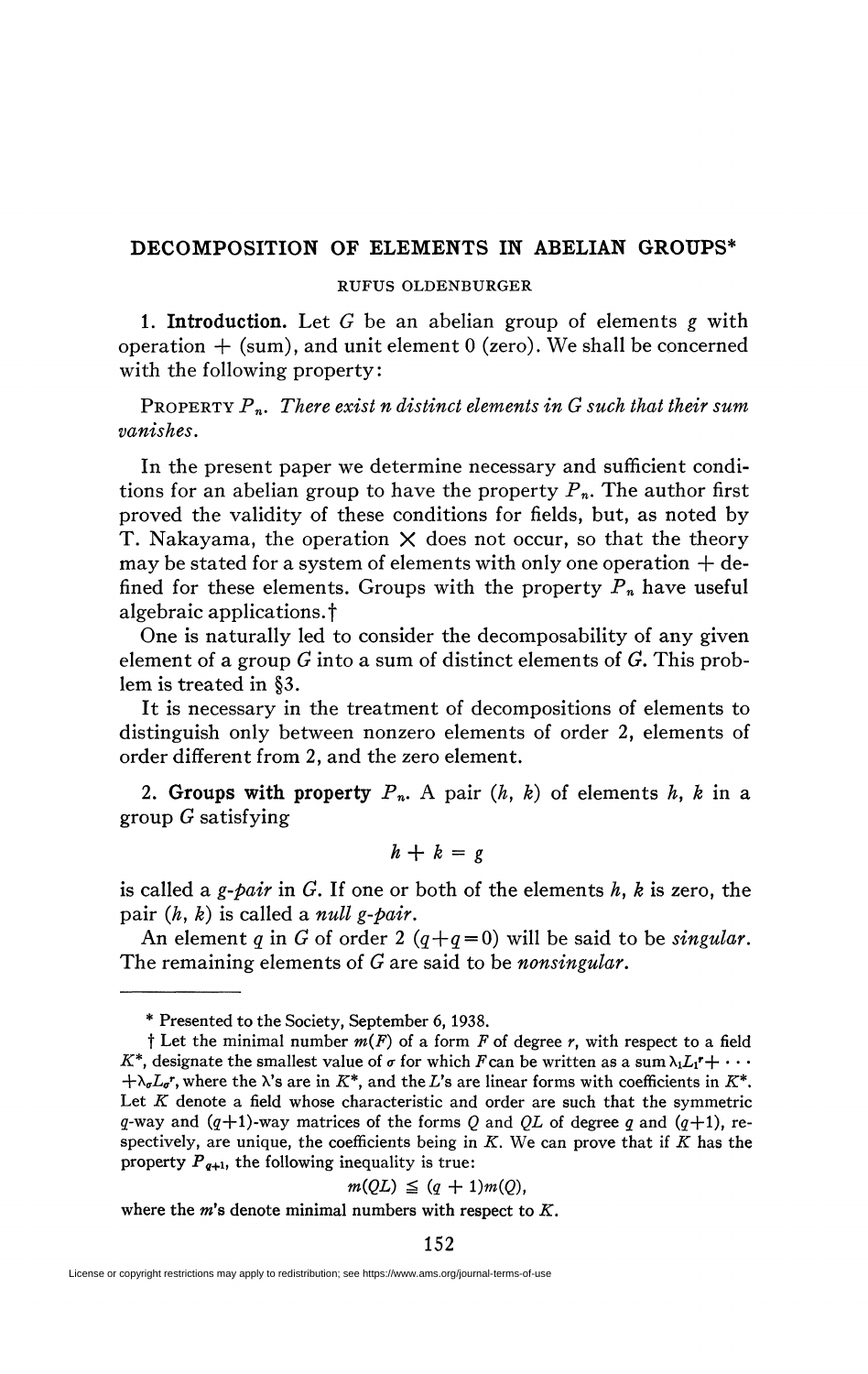### **ABELIAN GROUPS** 153

We shall use the following obvious lemmas in the development of this paper:

LEMMA 1. *The nonsingular elements of an abelian group may be grouped into distinct 0-pairs.* 

LEMMA *2. The singular elements of an abelian group G may be grouped into distinct q-pairs for each nonvanishing singular q in G.* 

LEMMA 3. *The four elements of two distinct 0-pairs of nonsingular elements in an abelian group are mutually distinct.* 

LEMMA 4. The four elements in two distinct  $q$ -pairs,  $(q\neq 0)$ , of singu*lar elements in an abelian group are mutually distinct.* 

It is to be observed that the null g-pair is (0, *q).* 

If there are two or more singular elements in an abelian group  $G$ , these elements form a subgroup of G, which we shall call the *singular subgroup*  $G'$  of  $G$ . If  $G = G'$ , the group  $G$  is said to be *singular*.

If  $g = g_1 + \cdots + g_n$ , where  $g_1, \cdots, g_n$  are in G, we shall say that  $(g_1, \dots, g_n)$  is an *n-representation* of *g*. If  $g_1, \dots, g_n$  are distinct we shall call the representation *proper.* 

We shall prove the following theorem where it is naturally understood that the order of the group is not less than *n* :

THEOREM 1. *An abelian group G possesses Property Pn except in the following cases:* 

(a)  $n = 2$ , and G is singular:

(b)  $G$  is singular, of finite order m, and  $n = m - 2$ ;

(c) *G possesses a singular subgroup of order* 2, *G is of finite order, and n equals the order ofG.* 

We let *G* be singular. If for a pair of elements *a, b 'm G* we have  $a + b = 0$ , then  $a = b$ ; whence it follows that *G* does not possess Property  $P_2$ . In case (b),  $m \ge 4$ . The elements of *G* may be paired into an even number of distinct g-pairs for any given nonzero element *q* in G, whence the sum of all of the elements in G is zero. If the sum of  $m-2$ distinct elements of G vanishes, G possesses Property  $P_2$ , which has been proved to be impossible.

If part (c) of Theorem 1 is satisfied,  $G$  possesses a singular subgroup G' of elements 0, *q.* By Lemma 1 the sum of elements of G not contained in *G'* is zero; whence the sum of all elements in G is *q.*  Thus Property *Pn* does not hold in case (c).

It remains to show that if (a), (b), and (c) are not satisfied by  $G$ and *n,* the group G possesses Property *Pn.*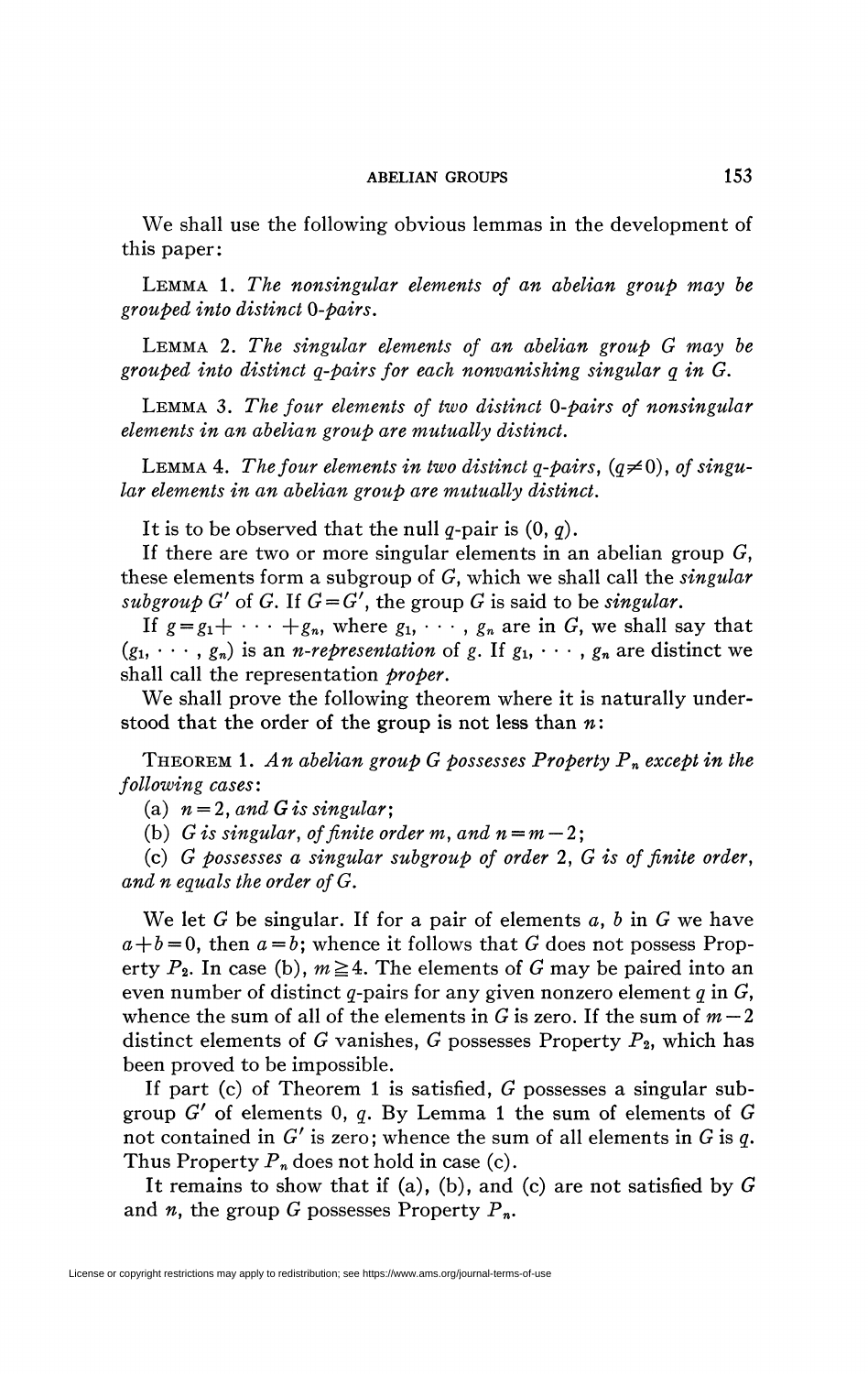It is to be remarked that if G is infinite and contains at least one nonsingular element, it contains an infinite number of such elements.

Let *d* denote the number of nonsingular elements in *G*, where  $\infty \geq d \geq 0$ . Assume  $d > 0$ , and  $n \leq d$ . If  $n = 2k$ , we obtain a proper *-representation of zero by taking*  $*k*$  *0-pairs of nonsingular elements;* if  $n = 2k + 1$ , we adjoin 0 to the *k* 0-pairs just mentioned.

We assume now that  $d$  is finite and that  $n = d + s$ , where in turn  $s = 4k + i$ ,  $(i = 1, 2, 3, 4, k \ge 0)$ . The group G now has a singular subgroup *G'* whose order we shall denote by m', where *m'* is finite. If  $i = 1$ , we obtain a proper *n*-representation of zero by adjoining zero to the sum of the nonsingular elements of G, and the elements in *2k*  distinct non-null q-pairs,  $(q\neq 0)$ , of G'. If  $i = 3$ , we adjoin q to the elements in  $(2k+1)$  non-null q-pairs of singular elements,  $(q\neq 0)$ , and the nonsingular elements of G. If  $i=4$ , we adjoin  $(2k+2)$  q-pairs,  $(q\neq 0)$ , of singular elements to the nonsingular elements of G.

Let  $i = 2$ , and  $k = 0$ . Since it is assumed that (a) is not satisfied, we have  $d > 0$ . Since (c) is not satisfied,  $m' \geq 4$ . We adjoin two distinct g-pairs,  $(q\neq 0)$ , from G' to  $(d-2)/2$  distinct 0-pairs of nonsingular elements. It remains to take  $i = 2$ ,  $k \ge 1$ . We can now write  $s = 4k' + 6$ , where  $k' \ge 0$ . Since the order m' of G' is finite, it is even. We assume that  $s \neq m' - 2$ . Since s is even,  $s \leq m' - 4$ ; whence

$$
(1) \t\t\t m' \geq 4k' + 10.
$$

Actually  $m' \ge 4k' + 12$ , but this fact is not needed. It follows from (1) that the order *m'* of *G'* is at least 2<sup>4</sup> . Select from *G'* three distinct nonnull *q*-pairs,  $(q\neq 0)$ ,

$$
(2) \qquad (q_1, q_2), (q_3, q_4), (q_5, q_6)
$$

such that  $q_1+q_3=q_5$ , whence

$$
(3) \t\t q_1 + q_3 + q_5 = 0.
$$

It is readily seen from  $-q_i = q_i$  that  $q_1 + q_3$  is different from the elements in the pairs  $(0, q)$ ,  $(q_1, q_2)$ ,  $(q_3, q_4)$ ; so  $q_5$  actually occurs in a q-pair distinct from these. Let  $(q_7, q_8)$  be a q-pair in  $G'$  which is nonnull and distinct from (2). Then

(4) 
$$
q + q_7 + q_8 = 0.
$$

By  $(3)$  and  $(4)$  we have

(5) 
$$
q + q_1 + q_3 + q_5 + q_7 + q_8 = 0.
$$

We obtain a proper  $(d+4k'+6)$ -representation of zero by adjoining to the sum exhibited in  $(5)$  the nonsingular elements of G and the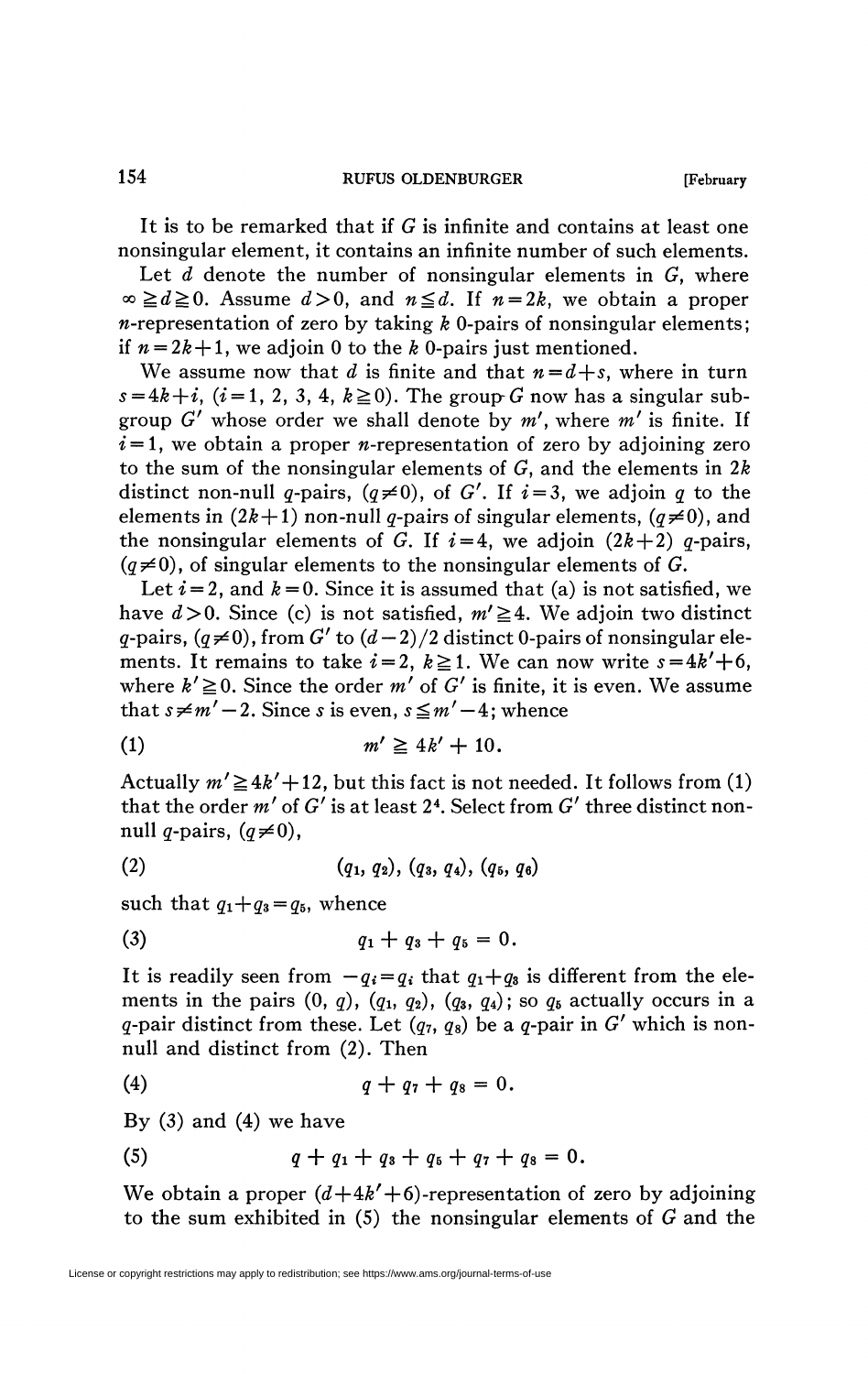elements of  $2k'$  distinct  $q$ -pairs in  $G'$  which are non-null and different from the pairs (2) and  $(q_7, q_8)$ . That this is possible follows from (1) and the fact that the pairs  $(2)$ ,  $(q_7, q_8)$ , and  $(0, q)$  contain exactly 10 elements.

If, finally,  $i = 2$  and  $s = m' - 2$ , since the conditions of (b) are assumed to be not satisfied, there exist nonsingular elements in *G}*  whence  $d > 0$ . We have  $m = 4l$ . We obtain a proper *n*-representation of 0 by taking all elements of *G* except one 0-pair of nonsingular elements.

COROLLARY 1. *An abelian group G of infinite order possesses the Property P<sub>n</sub>, except when G is singular and*  $n = 2$ *.* 

COROLLARY 2. *An abelian group G with no singular subgroup possesses Property Pnfor each n.* 

COROLLARY 3. *A field of characteristic p and order m {finite or infinite)* possesses the Property  $P_n$  if and only if  $p \neq 2$ , or if  $p = 2$ ,  $n \neq 2$ ,  $m-2$ .

COROLLARY 4. *The sum of the elements of a finite abelian group G is zero except when G contains a singular subgroup G' of order 2* ; *in the latter case it is equal to the nonzero element in G'.* 

COROLLARY 5. *The sum of elements of a finite field K of characteristic and order <i>m* is zero except when  $p = m = 2$ .

One can prove that the sum of the elements of a field *K* with characteristic different from 2 is zero rather simply and directly in another manner. Let  $q_1, \dots, q_m$  denote the distinct elements of K. Let  $q_1 + \cdots + q_m = q$ , q being in *K*. The set  $-q_1, \cdots, -q_m$  is obviously the same as the set  $q_1, \dots, q_m$ . Hence  $q = 0$ .

3. **Decomposability of nonzero elements of abelian groups.** It **will**  appear from the development of this section that the *existence of a proper n-representation of a nonsingular element of an abelian group G implies the existence of a proper n-representation of each nonsingular element* of *G*. Similarly, the existence of a proper *n*-representation of a nonzero singular element of *G* implies the existence of a proper *n-rep*resentation for each such element of G. We therefore make the following definitions :

PROPERTY P<sub>n</sub>'. There exists a proper n-representation of each non*singular element in G.* 

PROPERTY  $P_n''$ . There exists a proper n-representation of each non*zero singular element in G.*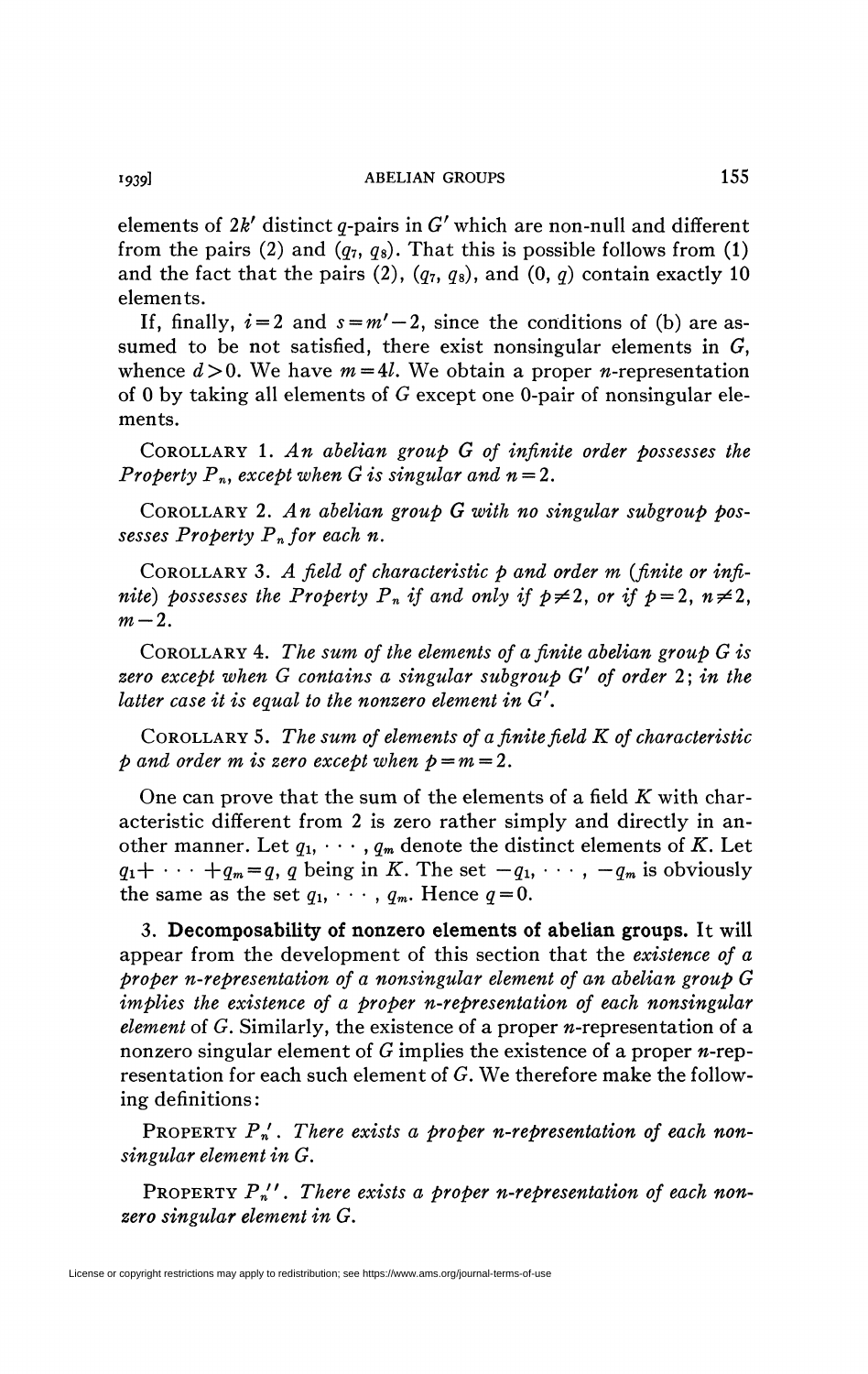THEOREM 2. *An abelian group G containing nonsingular elements possesses the property Pn' unless n equals the order of the group.* 

By Corollary 4 of §2, if *n* is the order of the group, there is no proper *n*-representation of a nonsingular element in  $G$ . In what follows we therefore assume that *n* is less than the order of the group.

As above, we let *d* denote the number of nonsingular elements of G, where now  $\infty \geq d \geq 0$ . Assume  $n \leq d$ . We obtain a proper *n*-representation of a nonsingular element *g* by taking a sufficient number of 0-pairs of nonsingular elements different from  $(g, -g)$  and adjoining g or 0, *g* according as *n* is odd or even.

We assume now that *d* is finite, and  $n = d + s$ ,  $(s > 0)$ . Let *m* denote the order of the singular subgroup  $G'$ . Since  $d$  is finite,  $m$  is finite. Let the nonsingular elements of G be denoted by  $g_1, \dots, g_d$ . Since  $s < m$ , there exist at least a set of distinct elements  $q_1, \dots, q_{s+1}$  in  $G'$ . For some element  $q_{\alpha}$  in  $G'$  we have the equality

(6) 
$$
g_1 + \cdots + g_d + q_1 + \cdots + q_{s+1} = q_\alpha
$$
.

The equality

$$
q_{\alpha}+x=g,
$$

where g is nonsingular, is satisfied for a nonsingular element  $g_i$  in  $G$ . There is a value of *j* such that  $g_i = -g_i$ . Adding  $g_i$  to both sides of (6) we obtain the proper  $(d+s)$ -representation of g:

$$
(g_1, \cdots, g_{j-1}, g_{j+1}, \cdots, g_d, q_1, \cdots, q_{s+1}).
$$

THEOREM 3. *An abelian group G containing non-null singular elements possesses the property Pn" unless n is the order of G and the order of the singular subgroup G' of G is greater than* 2.

By Corollary 4, if G is finite of order *n,* there is a proper w-representation of a non-null singular element of  $G$  if and only if the singular subgroup  $G'$  of  $G$  is of order 2.

In what follows we assume that *n* is less than the order of G. The group G contains a singular subgroup G' of order m, where  $m \ge 2$ . Let the order of G be  $d+m$ , where  $\infty \geq d \geq 0$ . If  $n \leq d$ , we obtain a proper *-representation of a nonzero singular element*  $*q*$  *by choosing ele*ments from the pair  $(0, q)$ , and 0-pairs of nonsingular elements. If  $n = d + 4k + i$ , where  $k \ge 0$  and  $i = 1, 2$ , or 3, we obtain a proper *n*-representation of *q* by taking all nonsingular elements of G, a sufficient number of non-null q-pairs from  $G'$ , and elements from the null pair  $(0, q)$ . It remains to consider the case where  $n = d+s$ ,  $s = 4k+4$ . Since  $m=4l$ , and  $s \leq m-4$ , we have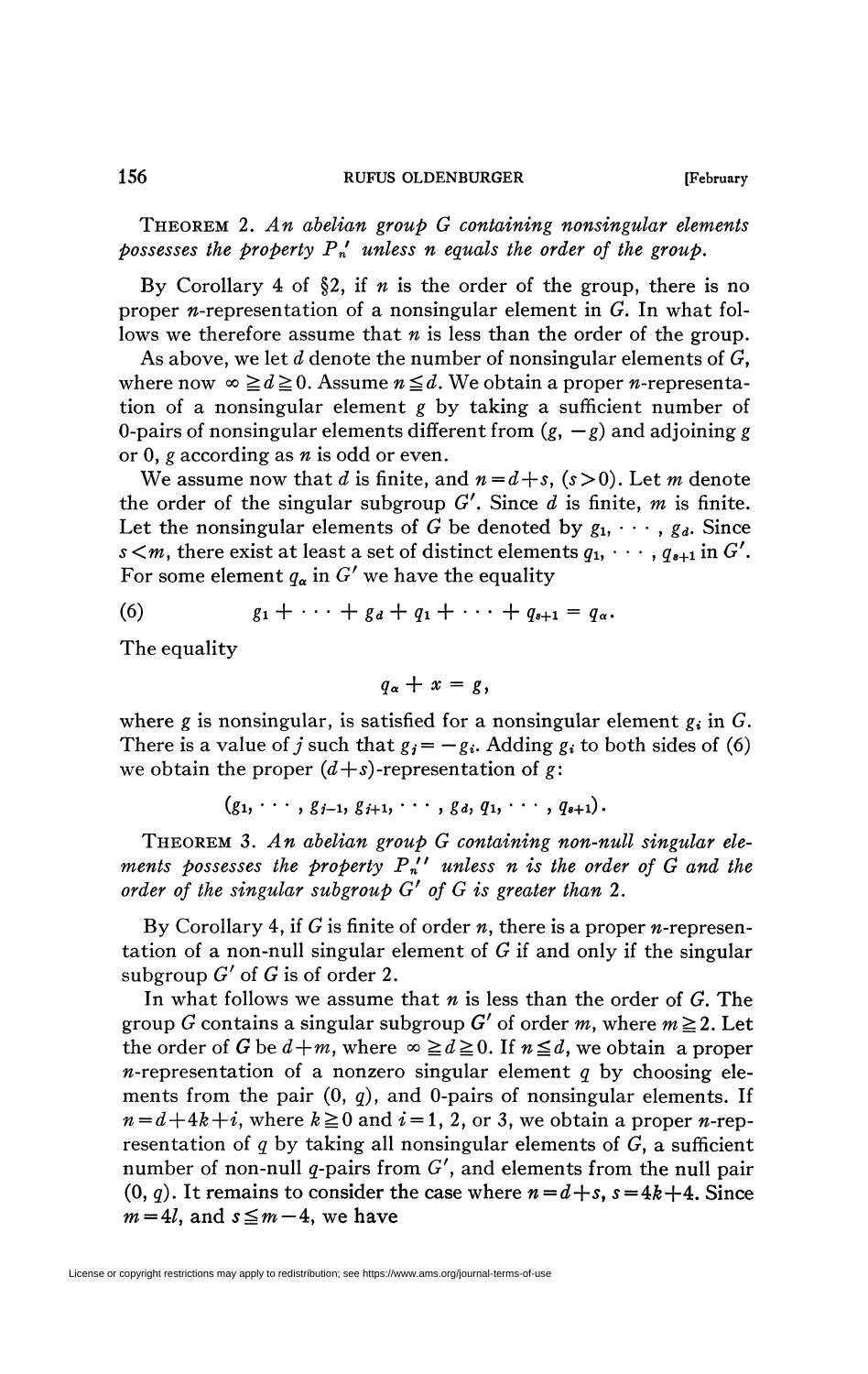*miï* **ABELIAN GROUPS** 157

$$
(7) \t\t\t\t 4k \leq m-8.
$$

We choose distinct non-null g-pairs of elements of *G'* given by

$$
(8) \qquad (q_1, q_2), (q_3, q_4), (q_5, q_6)
$$

so that  $q_1+q_3 = q_5$ . By (7) there are at least 2k distinct non-null qpairs  $P_1, \dots, P_{2k}$  in G' different from (8). We obtain a proper *n*-representation of q by adding q,  $q_1$ ,  $q_3$ ,  $q_5$  to the elements in  $P_1$ ,  $\cdots$ ,  $P_{2k}$ and the nonsingular elements of *G.* 

4. Construction of representations. We used very special proper representations in §§2 and 3 to prove the existence of proper representations. In the present section we show how, under very general circumstances, proper representations of a given element *g* may be obtained from proper representations of other elements in the group.

THEOREM 4. *Let S be a set of n distinct elements in an abelian group G, and let h denote the sum of the elements in S. Let g be an element of G distinct from h, and let p be the order of k, where*  $k = g - h$ *. The element g has a proper n-representation P containing at least n — 1 elements of S unless*  $p \neq 0$  *and the elements of S can be grouped into cosets of the cyclic*  $subgroup K=[0, k, 2k, \cdots, (p-1)k].$ 

Let  $g_1, \dots, g_n$  be *n* distinct elements of *G* whose sum is *h*. If for some *i* we have

$$
g_i + k \neq g_1, \cdots, g_{i-1}, g_{i+1}, \cdots, g_n,
$$

the representation  $P_i = (g_1, \cdots, g_{i-1}, g_i+k, g_{i+1}, \cdots, g_n)$  is a proper *n*-representation of g. Assume therefore that for each *i* we have  $g_i+k$ equal to one of the quantities  $g_1, \dots, g_{i-1}, g_{i+1}, \dots, g_n$ . Since  $g_i \neq g_j$ for  $i \neq j$ , the set  $(g_1+k, \dots, g_n+k)$  is equal to the set  $(g_1, \dots, g_n)$ . We can evidently order the subscripts on the *g's* and choose *r, s,*  so that

(9) 
$$
g_r + k = g_1, \quad g_i + k = g_{i+1}, \quad i = 1, \cdots, r-1,
$$

and

$$
g_{r+s}+k=g_{r+1},\quad g_j+k=g_{j+1},\,j=r+1,\cdots,r+s-1,
$$

and so on. Adding the equations (9) we obtain

(10) 
$$
\sum_{i=1}^r g_i + rk = \sum_{i=1}^r g_i.
$$

If  $p$  does not divide r, the formula (10) implies that  $k=0$ , contradicting  $k \neq 0$ . Hence *r*, *s*, and so on, are each divisible by *p*, so